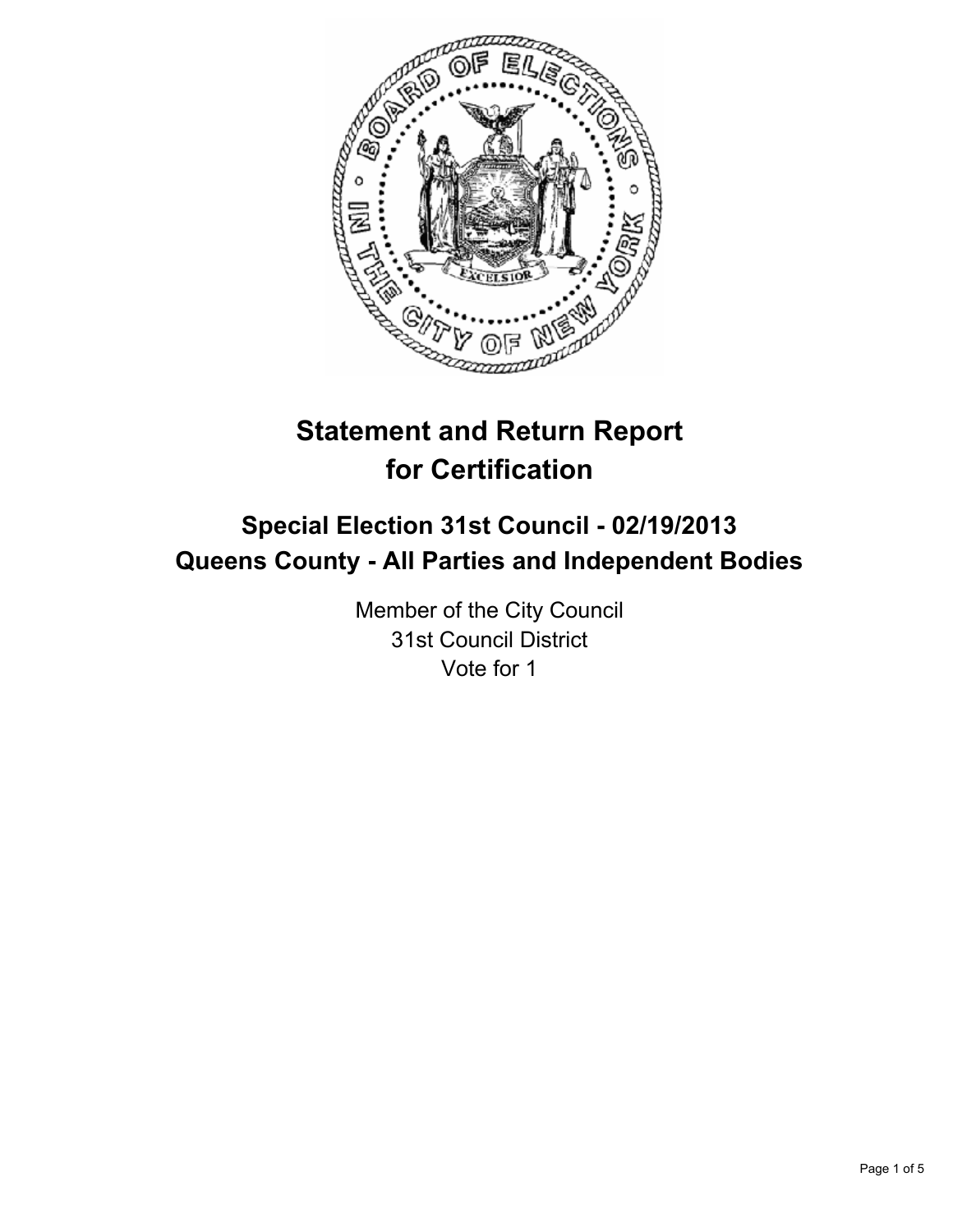

#### **Assembly District 23**

| <b>PUBLIC COUNTER</b>                                    | 3.482 |
|----------------------------------------------------------|-------|
| <b>EMERGENCY</b>                                         | 0     |
| <b>ABSENTEE/MILITARY</b>                                 | 315   |
| <b>FEDERAL</b>                                           | 0     |
| <b>SPECIAL PRESIDENTIAL</b>                              | 0     |
| <b>AFFIDAVIT</b>                                         | 84    |
| <b>Total Ballots</b>                                     | 3,881 |
| Less - Inapplicable Federal/Special Presidential Ballots | 0     |
| <b>Total Applicable Ballots</b>                          | 3,881 |
| SELVENA N. BROOKS (REBUILD NOW)                          | 332   |
| JACQUES M. LEANDRE (THE FORWARD)                         | 163   |
| DONOVAN RICHARDS (COMMUNITY UNITY)                       | 565   |
| ALLAN W. JENNINGS (PEOPLE'S RELIEF)                      | 51    |
| SAYWALA KESSELLY (GRAND COALITION)                       | 54    |
| MARIE ADAM-OVIDE (BETTER SERVICE)                        | 36    |
| PESACH OSINA (COMMON VALUES)                             | 2,518 |
| MICHAEL R. DUNCAN (ORGANIZE NOW)                         | 111   |
| EARNEST FLOWERS III (WRITE-IN)                           | 20    |
| RUESDED PIERRO (WRITE-IN)                                | 1     |
| UNATTRIBUTABLE WRITE-IN (WRITE-IN)                       | 4     |
| WILLIE L. BAKER (WRITE-IN)                               | 1     |
| <b>Total Votes</b>                                       | 3,856 |
| Unrecorded                                               | 25    |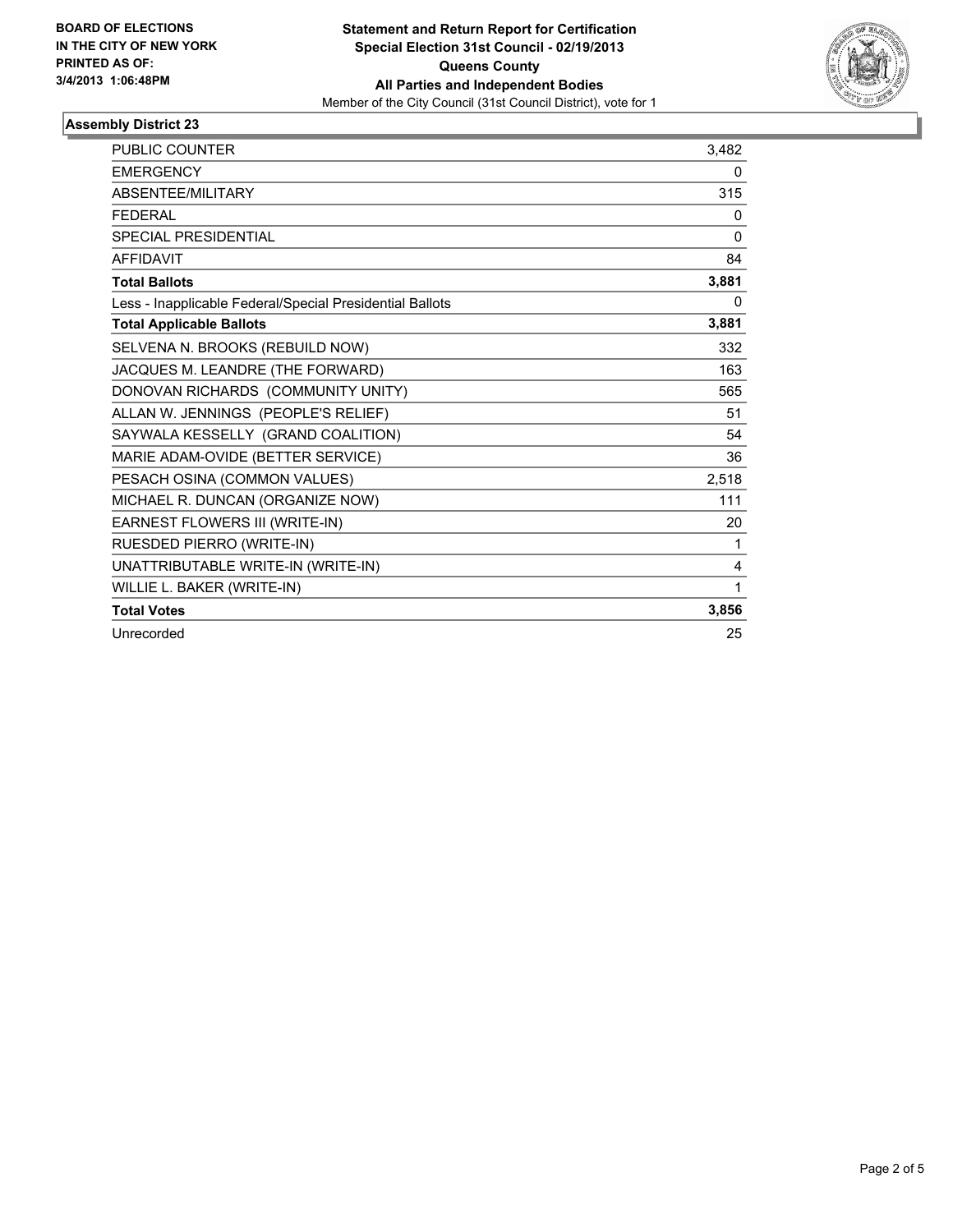

#### **Assembly District 29**

| <b>PUBLIC COUNTER</b>                                    | 2,479        |
|----------------------------------------------------------|--------------|
| <b>EMERGENCY</b>                                         | 0            |
| <b>ABSENTEE/MILITARY</b>                                 | 52           |
| <b>FFDFRAI</b>                                           | 0            |
| <b>SPECIAL PRESIDENTIAL</b>                              | $\Omega$     |
| <b>AFFIDAVIT</b>                                         | 20           |
| <b>Total Ballots</b>                                     | 2,551        |
| Less - Inapplicable Federal/Special Presidential Ballots | 0            |
| <b>Total Applicable Ballots</b>                          | 2,551        |
| SELVENA N. BROOKS (REBUILD NOW)                          | 271          |
| JACQUES M. LEANDRE (THE FORWARD)                         | 645          |
| DONOVAN RICHARDS (COMMUNITY UNITY)                       | 833          |
| ALLAN W. JENNINGS (PEOPLE'S RELIEF)                      | 39           |
| SAYWALA KESSELLY (GRAND COALITION)                       | 23           |
| MARIE ADAM-OVIDE (BETTER SERVICE)                        | 91           |
| PESACH OSINA (COMMON VALUES)                             | 4            |
| MICHAEL R. DUNCAN (ORGANIZE NOW)                         | 569          |
| EARNEST FLOWERS III (WRITE-IN)                           | 54           |
| JOHN W. CRONIN (WRITE-IN)                                | 1            |
| STEVEN FLOWERS (WRITE-IN)                                | 1            |
| TANAGRA BLEDMAN (WRITE-IN)                               | $\mathbf{1}$ |
| UNATTRIBUTABLE WRITE-IN (WRITE-IN)                       | 3            |
| WILLIAM R. LERTOLA (WRITE-IN)                            | $\mathbf{1}$ |
| <b>Total Votes</b>                                       | 2,536        |
| Unrecorded                                               | 15           |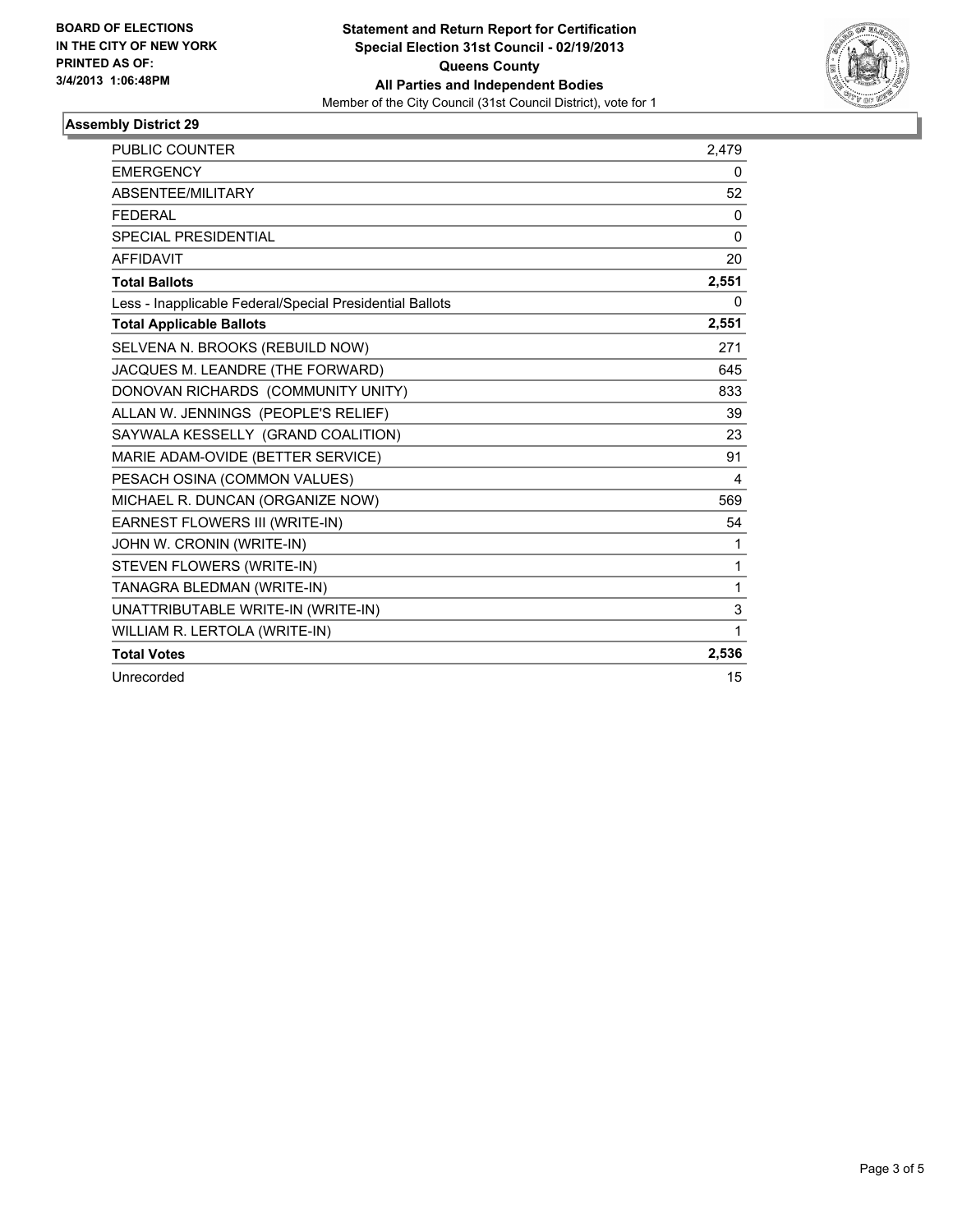

### **Assembly District 31**

| <b>PUBLIC COUNTER</b>                                    | 2,303    |
|----------------------------------------------------------|----------|
| <b>EMERGENCY</b>                                         | 0        |
| <b>ABSENTEE/MILITARY</b>                                 | 146      |
| <b>FEDERAL</b>                                           | 0        |
| <b>SPECIAL PRESIDENTIAL</b>                              | $\Omega$ |
| <b>AFFIDAVIT</b>                                         | 16       |
| <b>Total Ballots</b>                                     | 2,465    |
| Less - Inapplicable Federal/Special Presidential Ballots | 0        |
| <b>Total Applicable Ballots</b>                          | 2,465    |
| SELVENA N. BROOKS (REBUILD NOW)                          | 367      |
| JACQUES M. LEANDRE (THE FORWARD)                         | 378      |
| DONOVAN RICHARDS (COMMUNITY UNITY)                       | 1,134    |
| ALLAN W. JENNINGS (PEOPLE'S RELIEF)                      | 48       |
| SAYWALA KESSELLY (GRAND COALITION)                       | 93       |
| MARIE ADAM-OVIDE (BETTER SERVICE)                        | 61       |
| PESACH OSINA (COMMON VALUES)                             | 44       |
| MICHAEL R. DUNCAN (ORGANIZE NOW)                         | 295      |
| DAVID HOOKS (WRITE-IN)                                   | 1        |
| EARNEST FLOWERS III (WRITE-IN)                           | 29       |
| UNATTRIBUTABLE WRITE-IN (WRITE-IN)                       | 2        |
| <b>Total Votes</b>                                       | 2,452    |
| Unrecorded                                               | 13       |

#### **Assembly District 32**

| <b>PUBLIC COUNTER</b>                                    | 241            |
|----------------------------------------------------------|----------------|
| <b>FMFRGFNCY</b>                                         | 0              |
| ABSENTEE/MILITARY                                        | 7              |
| <b>FFDFRAI</b>                                           | 0              |
| <b>SPECIAL PRESIDENTIAL</b>                              | 0              |
| <b>AFFIDAVIT</b>                                         | $\overline{2}$ |
| <b>Total Ballots</b>                                     | 250            |
| Less - Inapplicable Federal/Special Presidential Ballots | 0              |
| <b>Total Applicable Ballots</b>                          | 250            |
| SELVENA N. BROOKS (REBUILD NOW)                          | 43             |
| JACQUES M. LEANDRE (THE FORWARD)                         | 30             |
| DONOVAN RICHARDS (COMMUNITY UNITY)                       | 114            |
| ALLAN W. JENNINGS (PEOPLE'S RELIEF)                      | 15             |
| SAYWALA KESSELLY (GRAND COALITION)                       | 0              |
| MARIE ADAM-OVIDE (BETTER SERVICE)                        | 1              |
| PESACH OSINA (COMMON VALUES)                             | 1              |
| MICHAEL R. DUNCAN (ORGANIZE NOW)                         | 41             |
| EARNEST FLOWERS III (WRITE-IN)                           | 2              |
| <b>Total Votes</b>                                       | 247            |
| Unrecorded                                               | 3              |